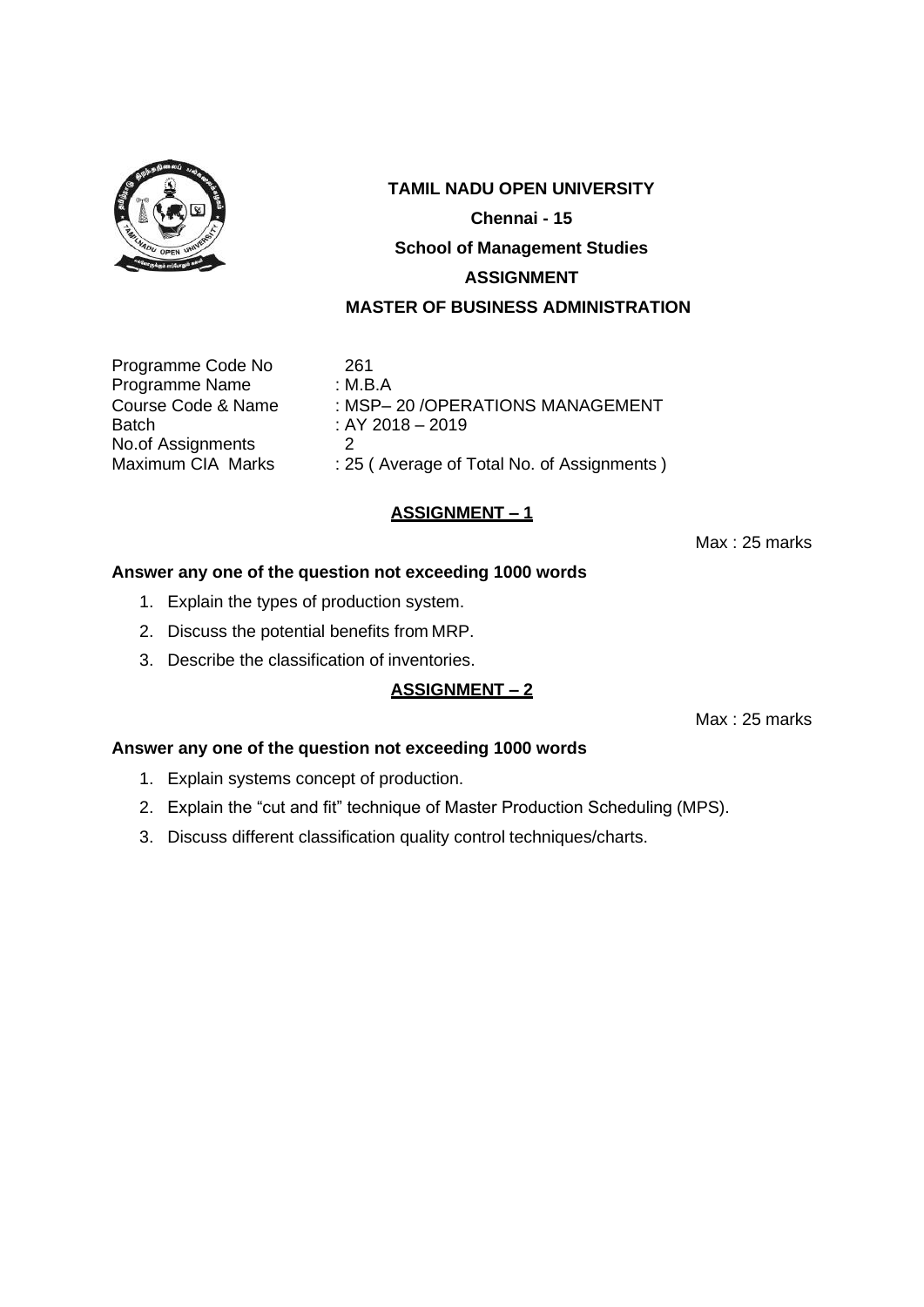

Programme Code No 261 Programme Name : M.B.A Batch : AY 2018 – 2019 No.of Assignments 2<br>Maximum CIA Marks : 29

Course Code & Name : MSP– 21/ ENTREPRENEURSHIP : 25 ( Average of Total No. of Assignments )

## **ASSIGNMENT – 1**

Max : 25 marks

#### **Answer any one of the question not exceeding 1000 words**

- 1. Trace out the qualities of an entrepreneur.
- 2. Discuss the evolution of entrepreneurship in India.
- 3. Explain the steps in preparation of project report.

#### **ASSIGNMENT – 2**

Max : 25 marks

- 1. Explain the need for industrial estates and give an account of performance and problems of industrial estates in India.
- 2. Explain the commonly used methods of Market Analysis.
- 3. Discuss the role of commercial banks in entrepreneur development in India.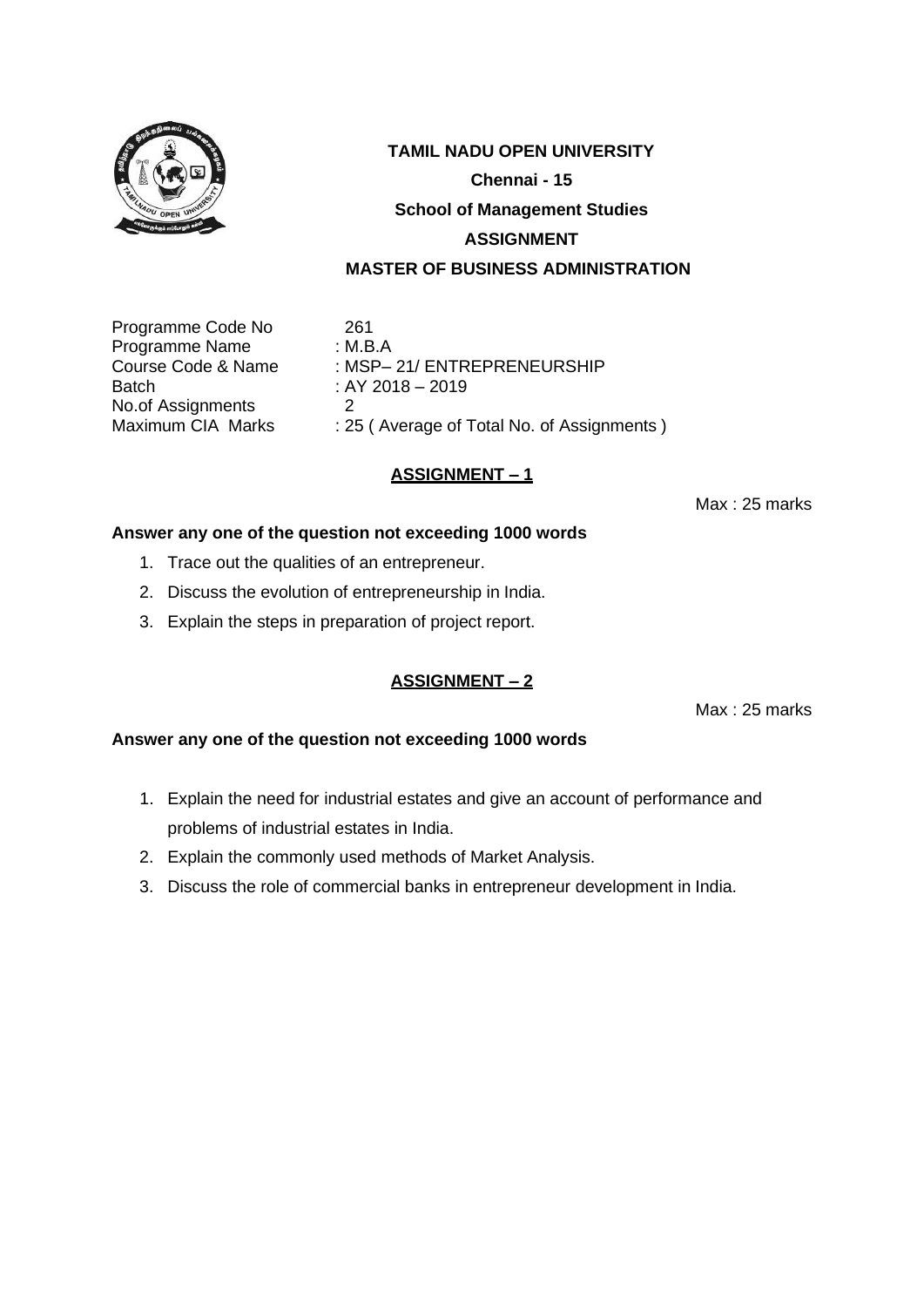

Programme Code No 261 Programme Name : M.B.A Batch : AY 2018 – 2019 No.of Assignments 2<br>Maximum CIA Marks : 29

Course Code & Name : MSP – 22/ BUSINESS LAW : 25 ( Average of Total No. of Assignments )

## **ASSIGNMENT – 1**

Max : 25 marks

#### **Answer any one of the question not exceeding 1000 words**

- 1. State the various ways to discharge a contract.
- 2. Explain the types of company meetings.
- 3. Discuss the kinds of Negotiable Instruments used in India.

#### **ASSIGNMENT – 2**

Max : 25 marks

- 1. Who is called unpaid seller? Explain his rights.
- 2. Narrate the duties, powers and functions of IRDA.
- 3. Discuss "Monopolies and Restrictive trade practices Act 1969".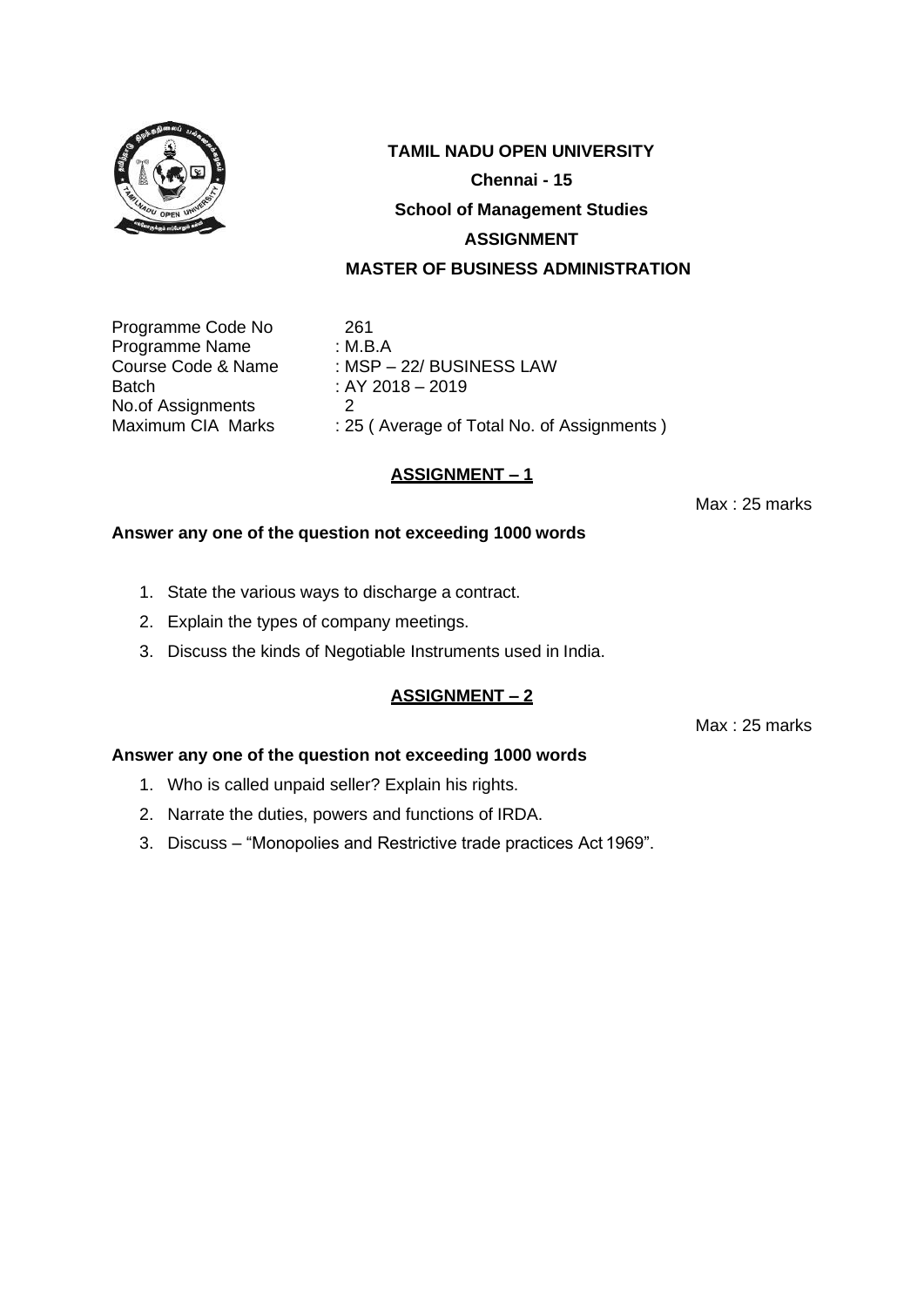

Programme Code No 261 Programme Name : M.B.A Batch : AY 2018 – 2019 No.of Assignments 2<br>Maximum CIA Marks : 29

Course Code & Name : MSP – 23/ STRATEGIC MANAGEMENT : 25 ( Average of Total No. of Assignments )

## **ASSIGNMENT – 1**

Max : 25 marks

#### **Answer any one of the question not exceeding 1000 words**

- 1. Distinguish between strategic planning and strategic management.
- 2. Discuss the external environmental analysis.
- 3. Explain the types of strategy.

## **ASSIGNMENT – 2**

Max : 25 marks

- 1. Discuss various implementation strategies in Strategic Management.
- 2. What are the quantitative and qualitative tools used for strategy control?
- 3. Discuss Porters approach for globalization in Strategic Management.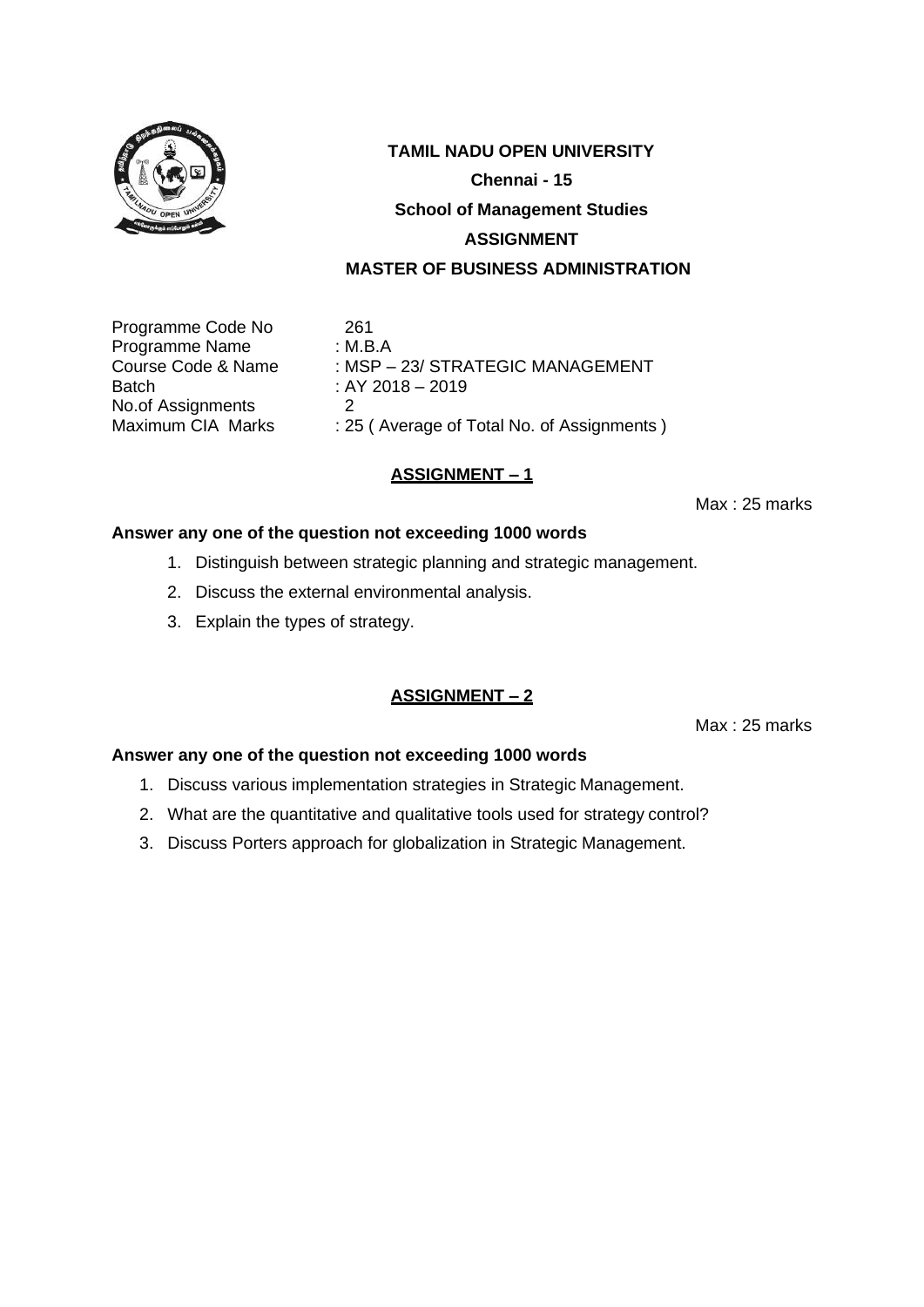

Programme Code No 261 Programme Name : M.B.A Batch : AY 2018 – 2019 No.of Assignments 2<br>Maximum CIA Marks : 29

Course Code & Name : MSP– 24- INTERNATIONAL BUSINESS MANAGEMENT : 25 ( Average of Total No. of Assignments )

## **ASSIGNMENT – 1**

Max : 25 marks

## **Answer any one of the question not exceeding 1000 words**

- 1. Discuss the factors influencing international business.
- 2. Explain the UN code of conduct of MNCs.
- 3. State the role of FDI in India.

#### **ASSIGNMENT – 2**

Max : 25 marks

- 1. How can a company manage its negotiation effectively? Explain.
- 2. Explain positive and negative impact of WTO on plantation sector.
- 3. Elaborate upon Government participation in Foreign Trade.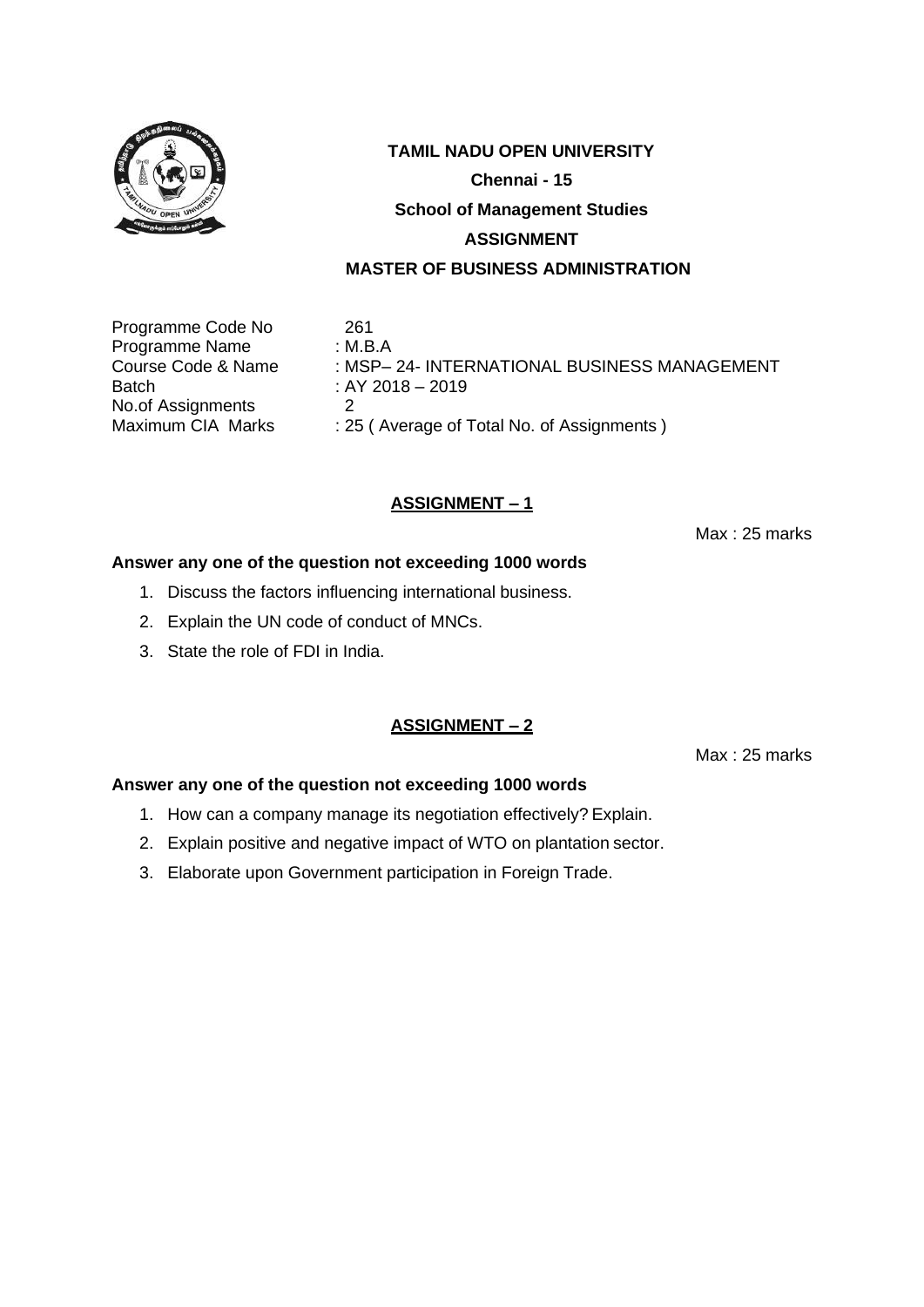

Programme Code No 261 Programme Name : M.B.A Batch : AY 2018 – 2019 No.of Assignments 2<br>Maximum CIA Marks : 29

Course Code & Name : MSP-30/ SECURITY ANALYSIS AND PORTFOLIO : 25 ( Average of Total No. of Assignments )

## **ASSIGNMENT – 1**

Max : 25 marks

#### **Answer any one of the question not exceeding 1000 words**

- 1. Discuss in detail various investment avenues in secondary market.
- 2. Explain the assumption of CAPM.
- 3. Discuss various tools of Technical Analysis.

#### **ASSIGNMENT – 2**

Max : 25 marks

- 1. Discuss in detail listing of shares, its requirement and regulation laid by SEBI.
- 2. Discuss the features of company analysis.
- 3. Explain the various steps involved in portfolio management.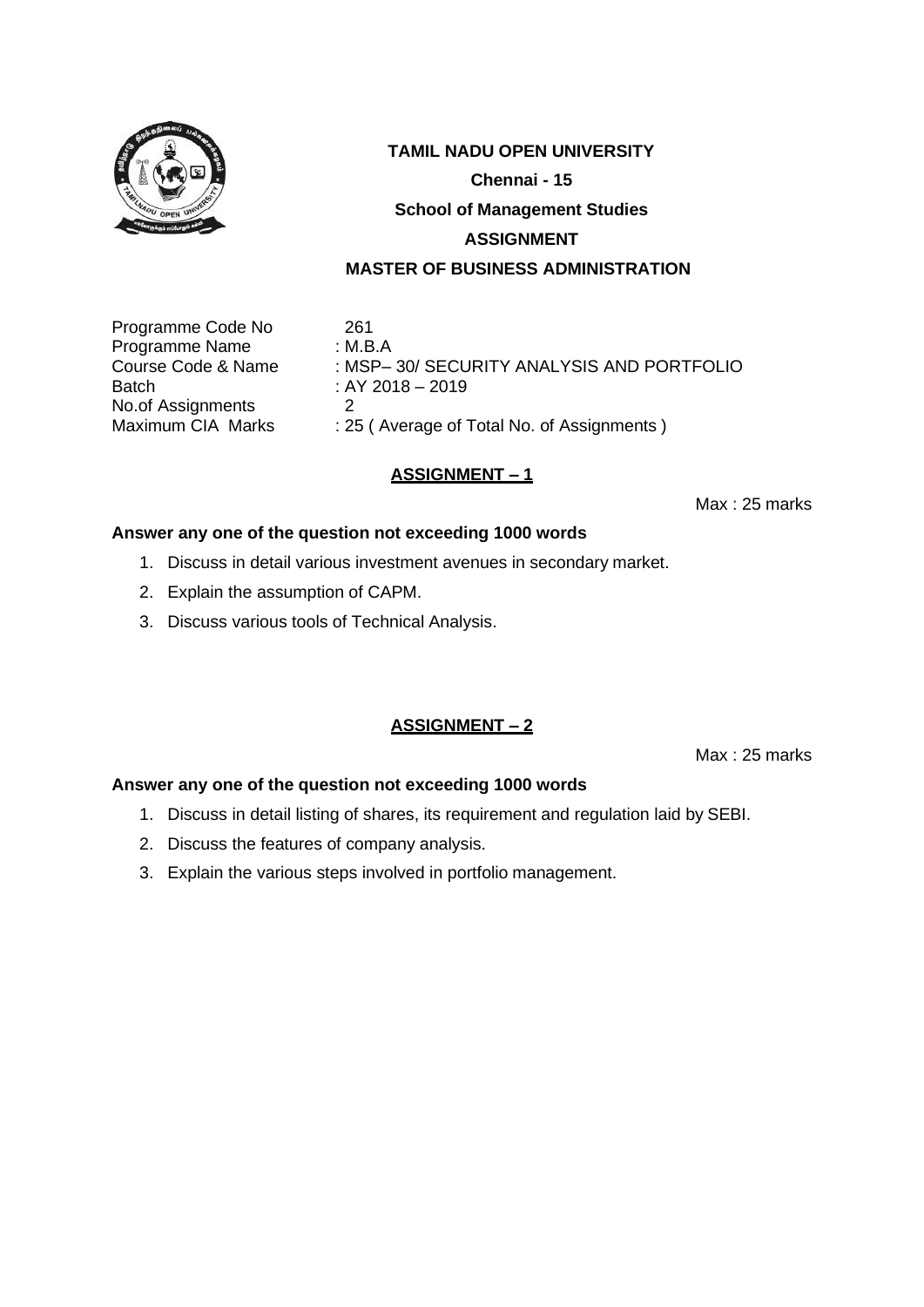

Programme Code No 261 Programme Name : M.B.A Batch : AY 2018 – 2019 No.of Assignments 2<br>Maximum CIA Marks : 29

Course Code & Name : MSP– 31/ MANAGEMENT OF FINANCIAL SERVICES : 25 ( Average of Total No. of Assignments )

## **ASSIGNMENT – 1**

Max : 25 marks

#### **Answer any one of the question not exceeding 1000 words**

- 1. Explain the SEBI guidelines on merchant banking.
- 2. Give an account of the various types of mutual funds available in the Indian Capital Market.
- 3. Describe the various legal provisions that govern the leasing business in India.

## **ASSIGNMENT – 2**

Max : 25 marks

- 1. Describe strategic issues in managing financial intermediates.
- 2. Explain the concept and growth of Housing Finance in India.
- 3. Discuss the various types of financial services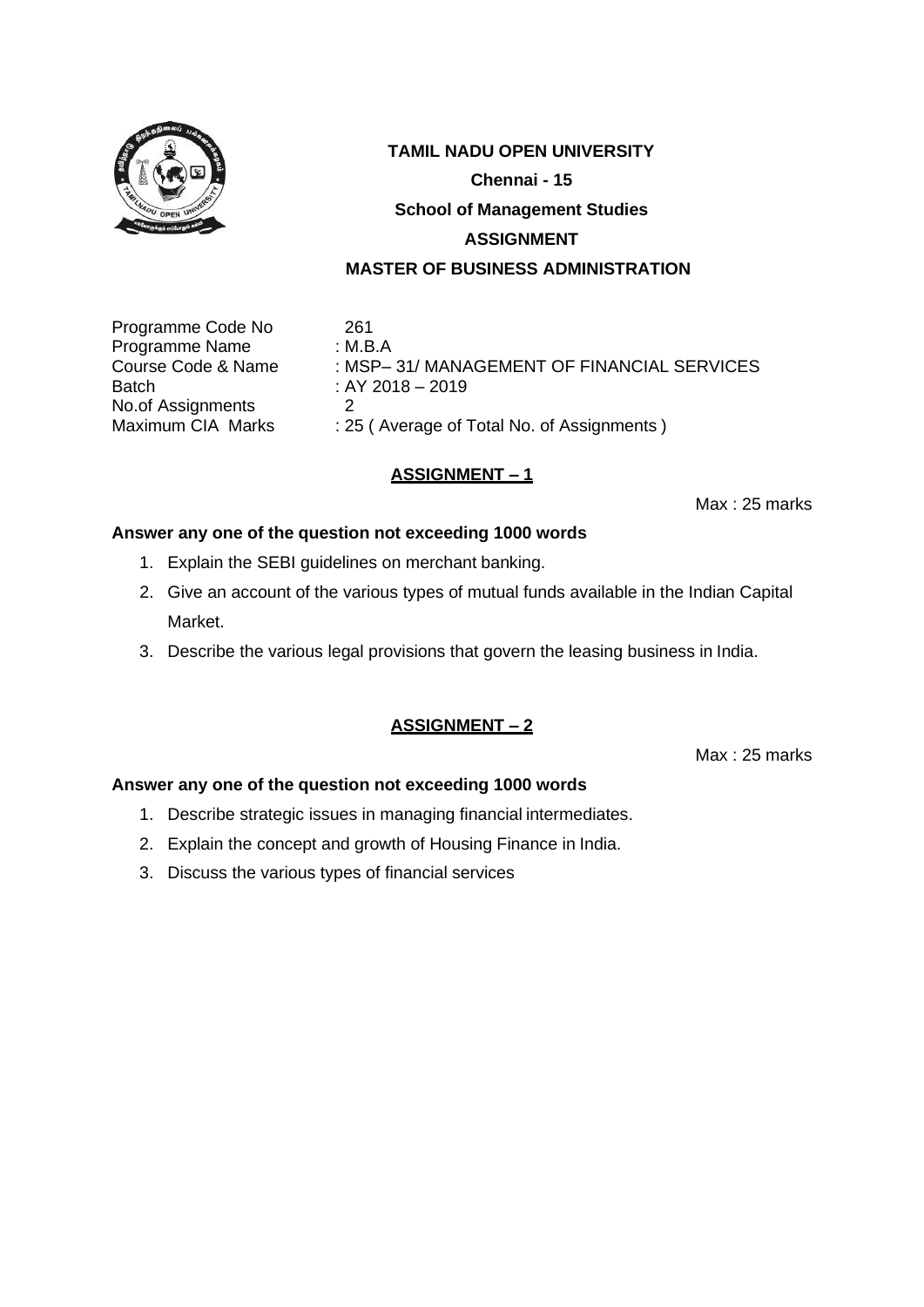

Programme Code No 261 Programme Name : M.B.A Batch : AY 2018 – 2019 No.of Assignments 2<br>Maximum CIA Marks : 29

Course Code & Name : MSP-32/ TAX MANAGEMENT : 25 ( Average of Total No. of Assignments )

## **ASSIGNMENT – 1**

Max : 25 marks

- 1. Write a note on :
	- a. Assessment Year
	- b. Previous Year
	- c. Assessee
	- d. Person
	- e. Income.
- 2. Explain the differences between capital and revenue receipts.
- 3. Mr.R retired on 31.12.2014 and his pension was fixed at Rs.3,600 PM. He got 3/4th of the pension commuted for which he received Rs.1,80,000 from his employers, a Ltd. Co. find out taxable amount of commuted value of pension if :
	- (a) He gets gratuity and
	- (b) He does not get gratuity
	- (c) He is a govt. employee.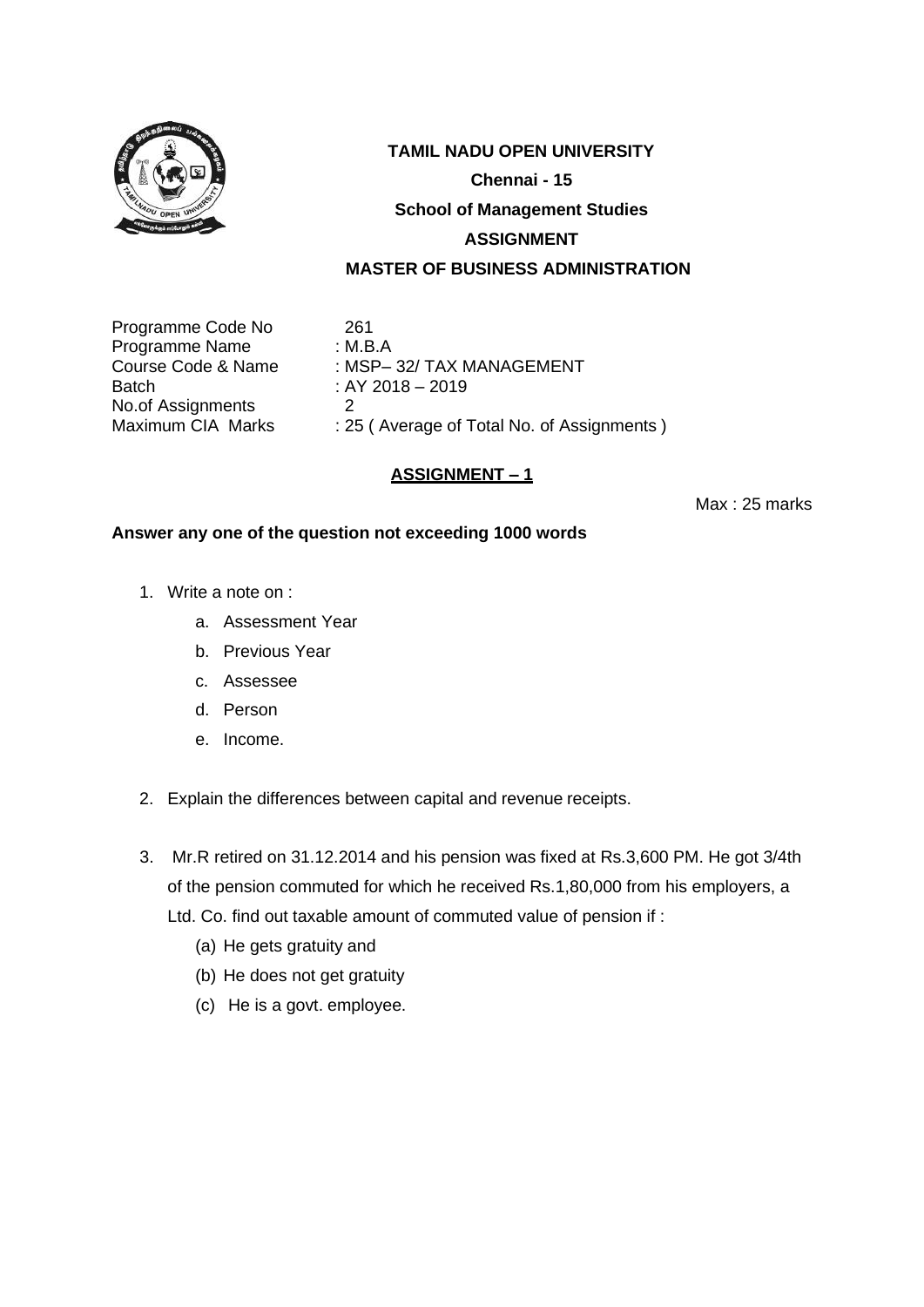#### **ASSIGNMENT – 2**

Max : 25 marks

- 1. Mr. 'B' has Let out a house property for a monthly by rent of Rs. 20,000. Its municipal valuation is Rs. 2,50,000 p.a. Its fair rental value is Rs. 2,40,000 p.a. It has been let out from 1.10.91. Mr. B paid Rs. 10,000 as municipal taxes. Municipal taxes paid by the tenant are Rs. 5,000. Rs. 3,000 municipal taxes are due but not paid. Out of Rs. 10,000 paid by 'B' Rs. 2,000 relates to subsequent years. Find out the net annual value of the house property for the AY : 2016 – 17.
- 2. Explain long term and short term capital gains. How are they taxed?
- 3. Explain any 10 (ten) tax free incomes or exempted incomes.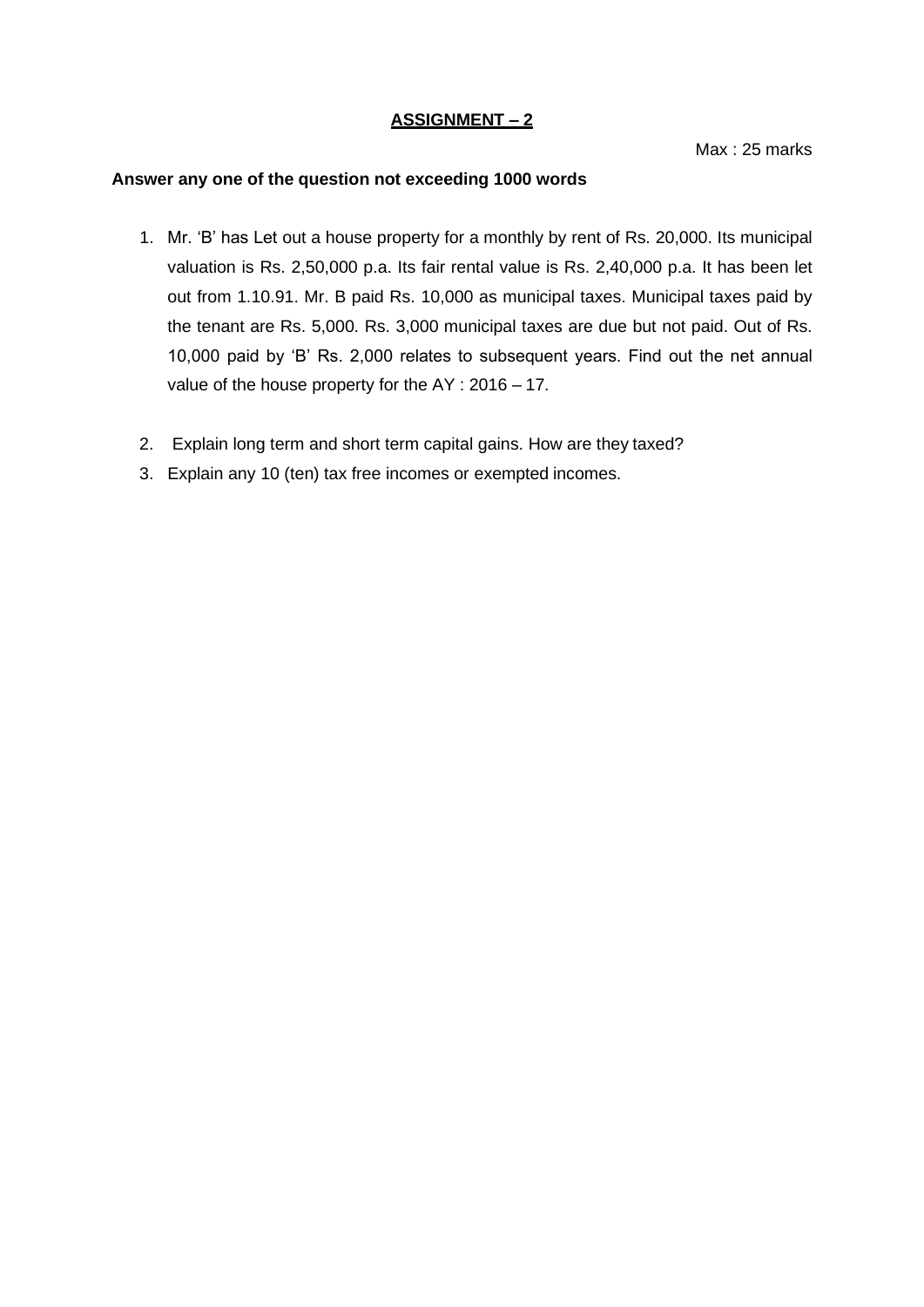

Programme Code No 261<br>Programme Name : M.B.A Programme Name Batch : AY 2018 – 2019 No.of Assignments 2<br>Maximum CIA Marks : 29

Course Code & Name : MSP– 33/ INTERNATIONAL FINANCIAL MANAGEMENT : 25 ( Average of Total No. of Assignments )

## **ASSIGNMENT – 1**

Max : 25 marks

#### **Answer any one of the question not exceeding 1000 words**

- 1. ''External commercial borrowing is an important sources of foreign capital''. How it is regulated in India?
- 2. Explain the nature and scope of international asset pricing model.
- 3. Explain the distinctive features of cash management in a multinational firm. What are the techniques of cash management in these firms?

#### **ASSIGNMENT – 2**

Max : 25 marks

- 1. Explain the functions of international equity market.
- 2. Explain the different methods or techniques of international inventory management.
- 3. Define CAPM and differentiate it from International Asset Pricing Model.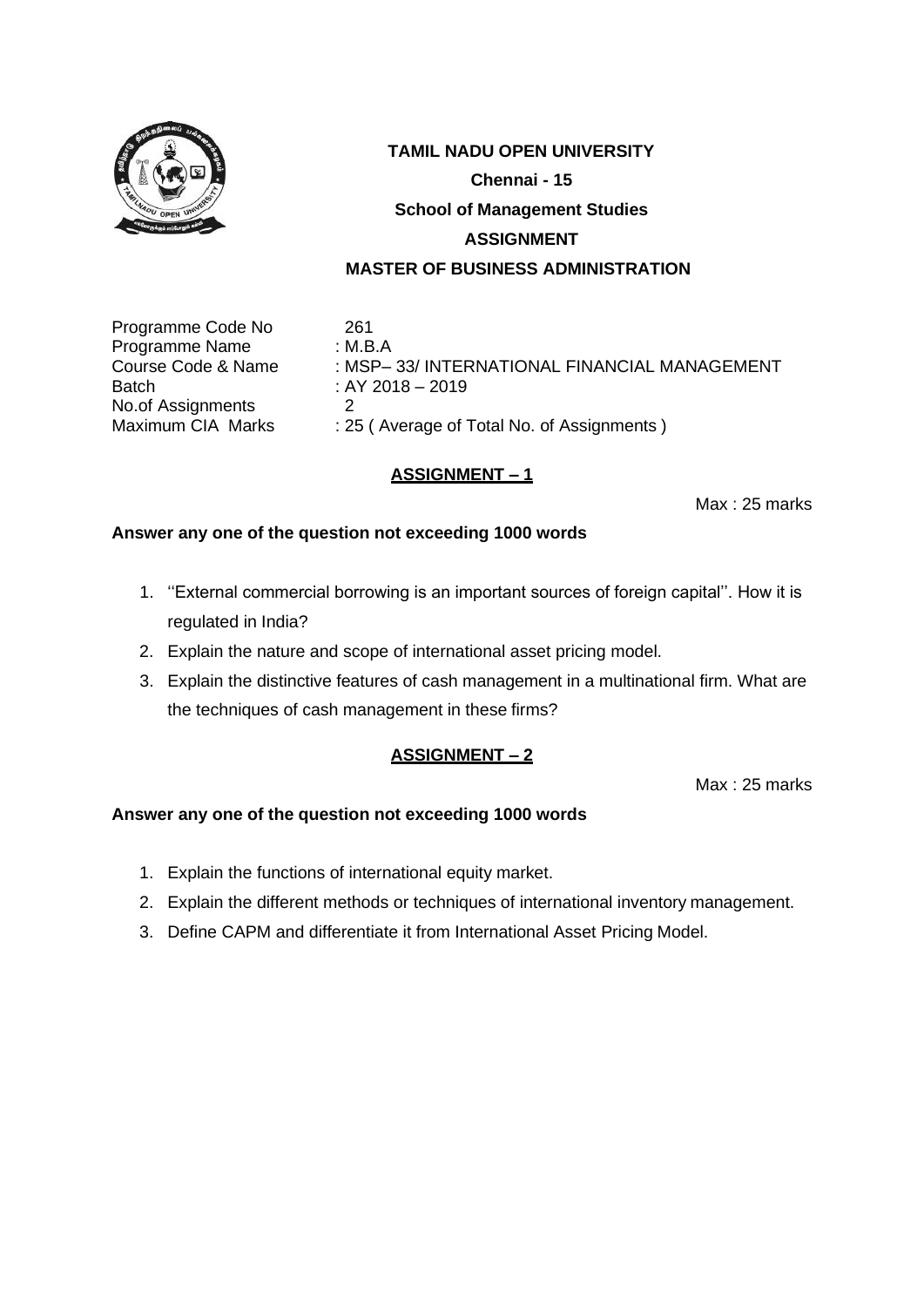

Programme Code No 261<br>Programme Name : M.B.A Programme Name<br>Course Code & Name

Batch  $: AY 2018 - 2019$ <br>No of Assignments  $: AY 2018 - 2019$ No.of Assignments<br>Maximum CIA Marks

: MSP- 40/ MARKETING RESEARCH AND CONSUMER **BEHAVIOUR** : 25 ( Average of Total No. of Assignments )

## **ASSIGNMENT – 1**

Max : 25 marks

#### **Answer any one of the question not exceeding 1000 words**

- 1. "Questionnaire construction is more an art than a science". Examine this statement.
- 2. Discuss the role of advertising in creating brand awareness, sales and customer loyalty.
- 3. "Marketing segmentation is very useful for effective marketing of any product". Elaborate

#### **ASSIGNMENT – 2**

Max : 25 marks

- 1. What is segmentation? Explain the steps in segmentation process.
- 2. Discuss the process of Research in New Product Development.
- 3. Write the genesis of consumerism in India.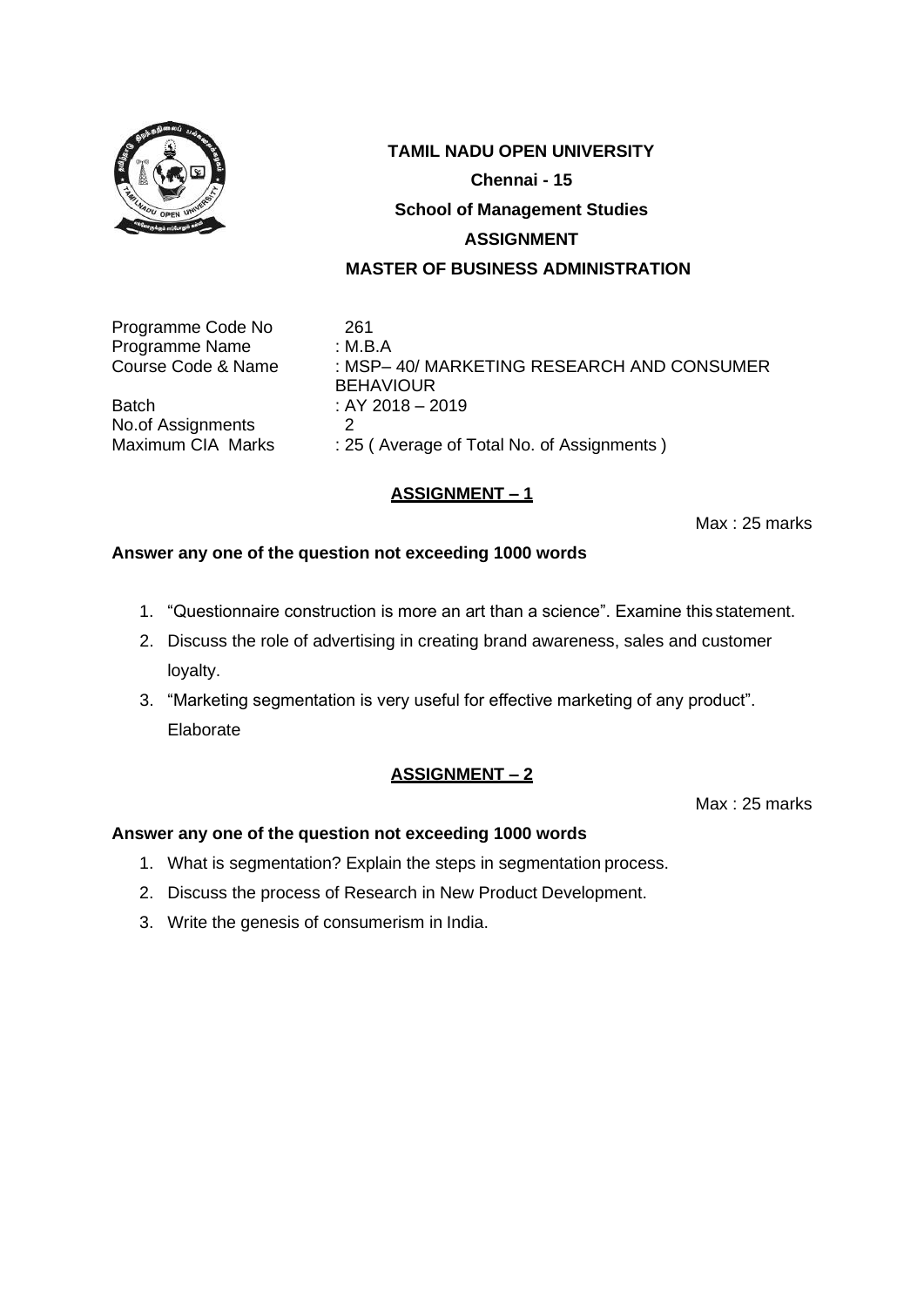

Programme Code No 261 Programme Name : M.B.A Batch : AY 2018 – 2019 No.of Assignments 2<br>Maximum CIA Marks : 29

Course Code & Name : MSP– 41/ ADVERTISING AND SALES PROMOTION : 25 ( Average of Total No. of Assignments )

## **ASSIGNMENT – 1**

Max : 25 marks

#### **Answer any one of the question not exceeding 1000 words**

- 1. Briefly explain the various types of advertising.
- 2. Explain "Media Planning" and "Media Scheduling".
- 3. Explain the essentials of a good advertising copy.

#### **ASSIGNMENT – 2**

Max : 25 marks

- 1. Explain the process of personal selling.
- 2. Explain the parts of an advertisement.
- 3. What are the various types of sales promotion techniques?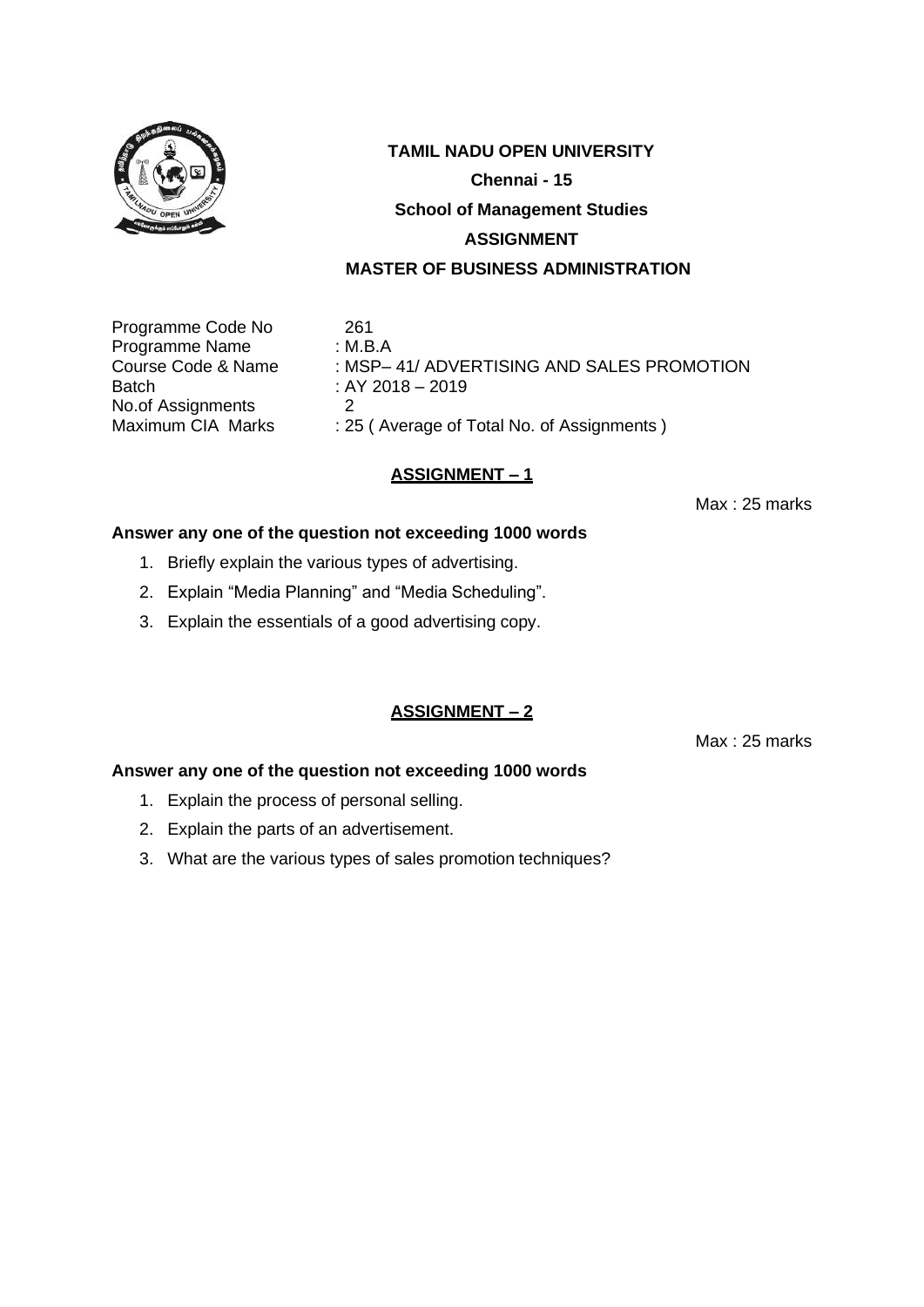

Programme Code No 261<br>Programme Name : M.B.A Programme Name<br>Course Code & Name Batch : AY 2018 – 2019 No.of Assignments 2<br>Maximum CIA Marks : 2

 $\therefore$  MSP– 42/ SERVICES MARKETING

: 25 ( Average of Total No. of Assignments )

## **ASSIGNMENT – 1**

Max : 25 marks

#### **Answer any one of the question not exceeding 1000 words**

- 1. Discuss various techniques of services marketing.
- 2. Discuss the customer retention strategies in services marketing.
- 3. What are the various types of sales promotion techniques?

#### **ASSIGNMENT – 2**

Max : 25 marks

- 1. Discuss the service quality dimensions.
- 2. Point out the customer retention strategy used by service providers.
- 3. State need and importance of public utility services.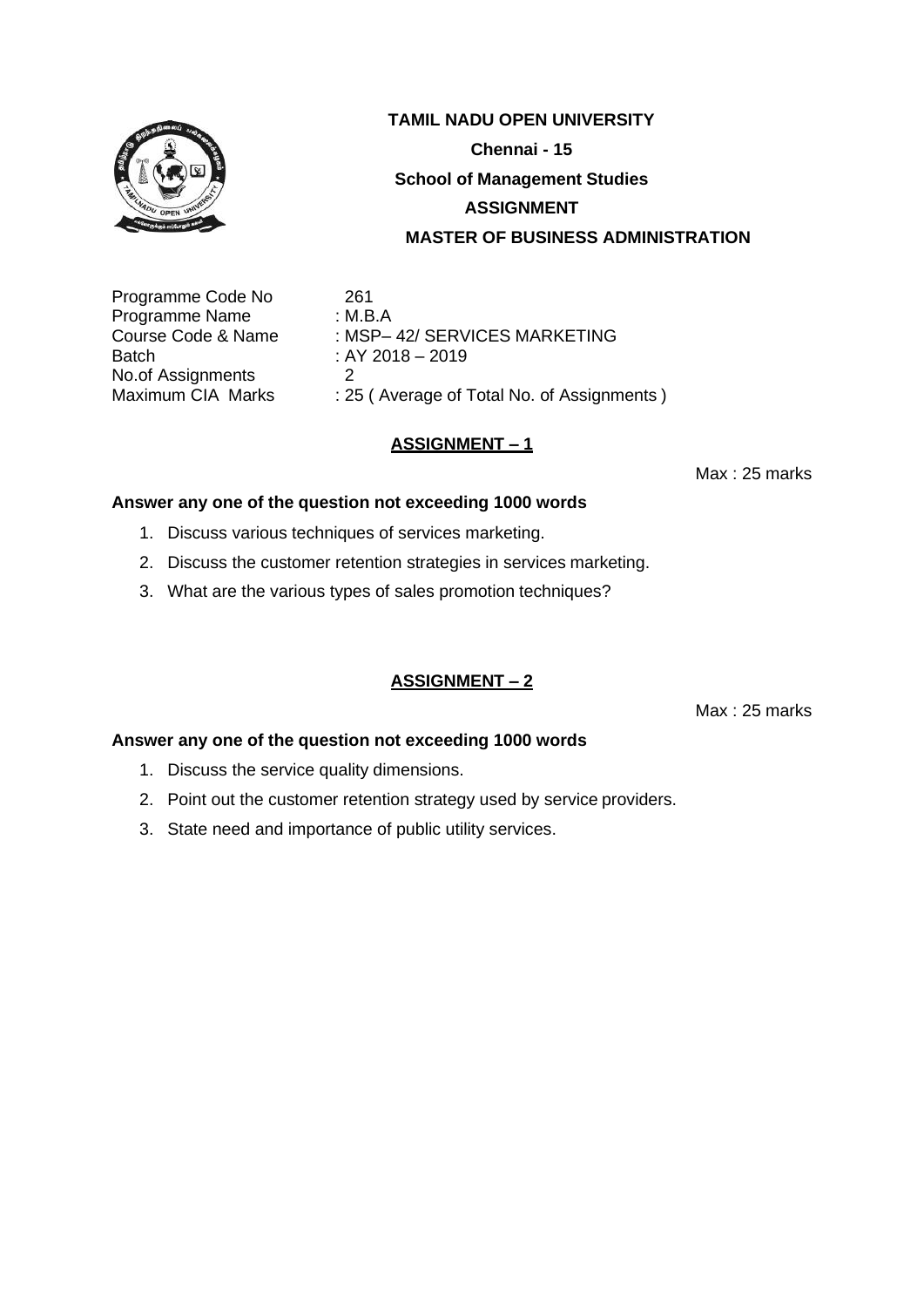

Programme Code No 261 Programme Name : M.B.A Batch : AY 2018 – 2019 No.of Assignments 2<br>Maximum CIA Marks : 29

Course Code & Name : MSP– 43/ INTERNATIONAL MARKETING : 25 ( Average of Total No. of Assignments )

## **ASSIGNMENT – 1**

Max : 25 marks

#### **Answer any one of the question not exceeding 1000 words**

- 1. Differentiate between domestic marketing and international marketing.
- 2. Why should an international marketing manager monitor the economic environment?
- 3. What are the important international market product strategies?

#### **ASSIGNMENT – 2**

Max : 25 marks

- 1. Outline the difficulties which could occur while conducting an advertising campaign across national boundaries.
- 2. How would you undertake a cultural analysis of a foreign market?
- 3. Elaborately discuss the important types of letter of credit.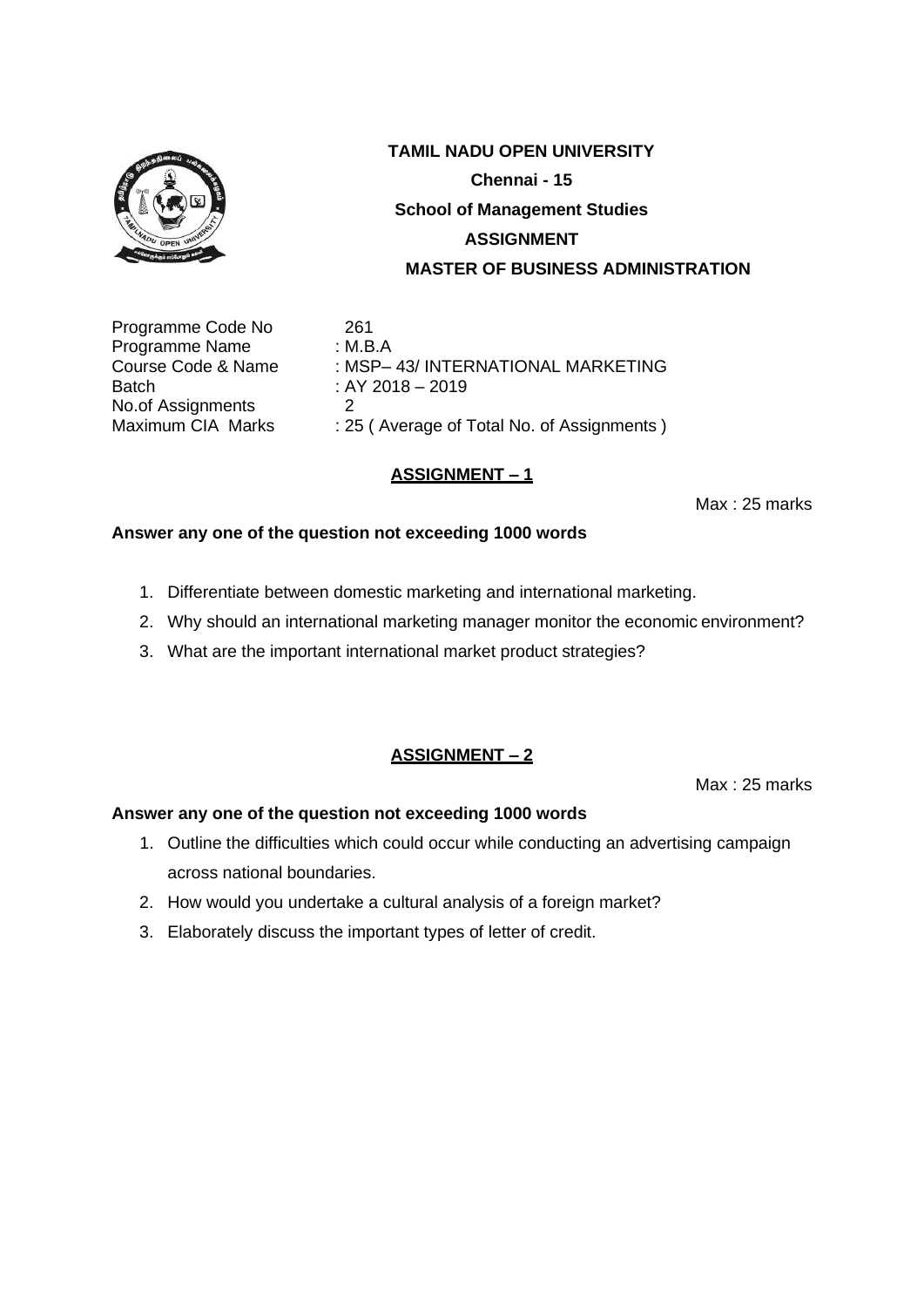

Programme Code No 261 Programme Name : M.B.A Batch : AY 2018 – 2019 No.of Assignments 2<br>Maximum CIA Marks : 29

Course Code & Name : MSP– 50/ HUMAN RESOURCE DEVELOPMENT : 25 ( Average of Total No. of Assignments )

## **ASSIGNMENT – 1**

Max : 25 marks

#### **Answer any one of the question not exceeding 1000 words**

- 1. What key factors are behind the steady increase in the status of HRD in an organisation?
- 2. What are the various Appraisal methods?
- 3. Enumerate the various training methods for managers.

#### **ASSIGNMENT – 2**

Max : 25 marks

- 1. Explain the different components of management development programme.
- 2. Discuss the various techniques of management development.
- 3. Explain the emerging trends in HRD in India.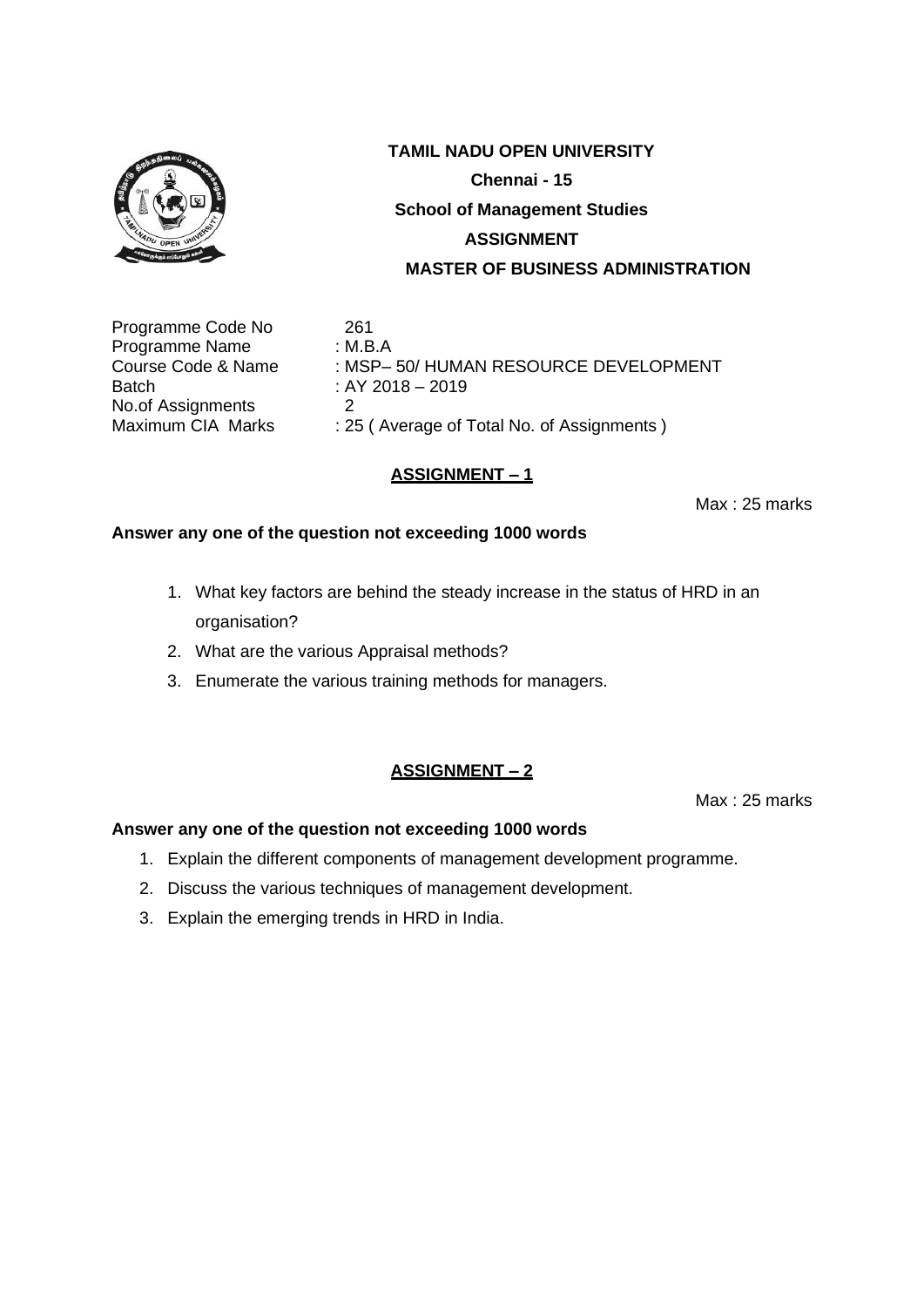

Programme Code No 261 Programme Name : M.B.A Batch : AY 2018 – 2019 No.of Assignments 2<br>Maximum CIA Marks : 29

Course Code & Name : MSP- 51/ LABOUR LEGISLATIONS : 25 ( Average of Total No. of Assignments )

## **ASSIGNMENT – 1**

Max : 25 marks

#### **Answer any one of the question not exceeding 1000 words**

- 1. 'The keystone of the Factories Act is Safety first and safety Last'. Comment.
- 2. What is the scope and objective of industrial employment (standing orders) Act, 1946? Briefly discuss how it is certified?
- 3. Who is a Commissioner under the workmen's compensation Act, 1923? Discuss the provisions of the Act regarding their appointments and powers

#### **ASSIGNMENT – 2**

Max : 25 marks

- 1. Explain the scope and object of the employee's provident fund Act, 1952.
- 2. What is the procedure for determining claims arising out of deductions from wages?
- 3. Write a note on 'Advisory Committee' appointed under equal remuneration Act,1976.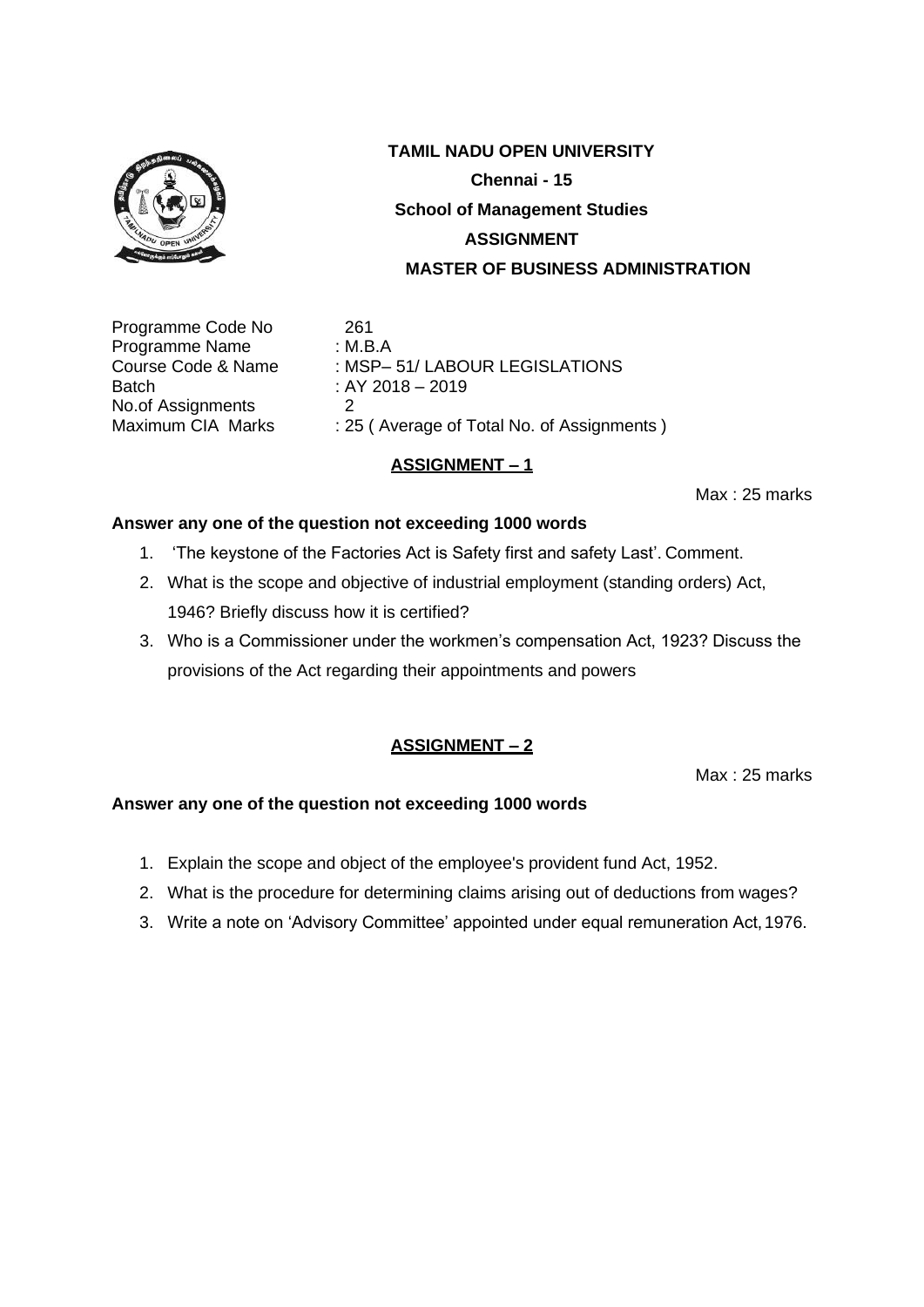

Programme Code No 261 Programme Name : M.B.A Batch : AY 2018 – 2019 No.of Assignments 2<br>Maximum CIA Marks : 25

Course Code & Name : MSP– 52/ ORGANIZATIONAL DEVELOPMENT : 25 ( Average of Total No. of Assignments )

## **ASSIGNMENT – 1**

Max : 25 marks

#### **Answer any one of the question not exceeding 1000 words**

- 1. Evaluate the approaches of organization process.
- 2. Elucidate various comprehensive models for diagnosing organization.
- 3. Enumerate seven principles needed for a successful restructure.

## **ASSIGNMENT – 2**

Max : 25 marks

- 1. Explain the various steps involved in organization transformation.
- 2. Explain the different stages of Organisational Development Process.
- 3. Explain the various techniques involved in work design.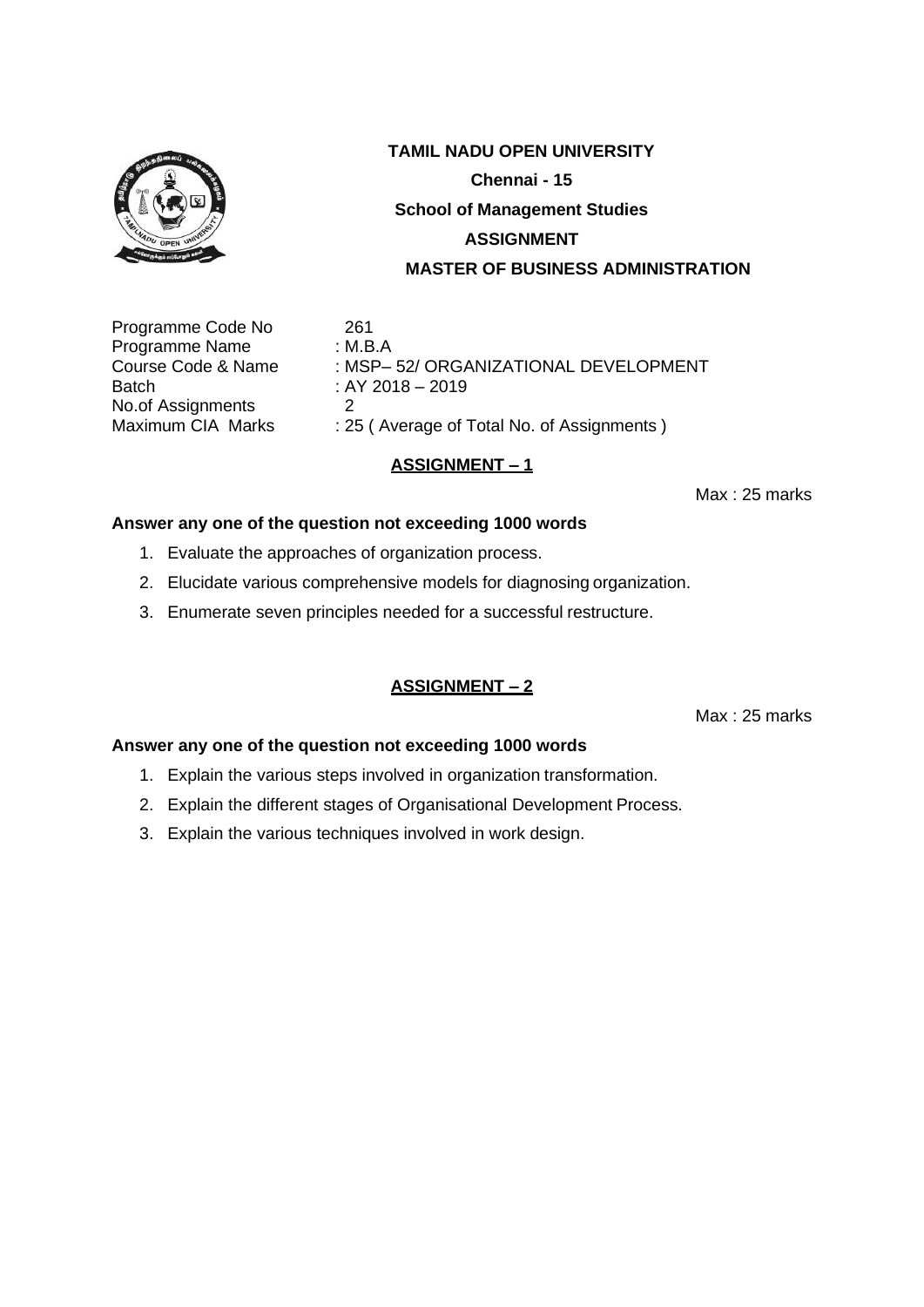

Programme Code No 261 Programme Name : M.B.A<br>Course Code & Name : MSP-

Batch : AY 2018 – 2019<br>No of Assignments 2 No.of Assignments<br>Maximum CIA Marks

: MSP– 53/ STRATEGIC HUMAN RESOURCE MANAGEMENT : 25 ( Average of Total No. of Assignments )

#### **ASSIGNMENT – 1**

Max : 25 marks

#### **Answer any one of the question not exceeding 1000 words**

- 1. Explain the challenges and opportunities of globalising human resource.
- 2. Explain the various HRM interventions for the development of an organisation.
- 3. Describe the National and other determinants of culture.

#### **ASSIGNMENT – 2**

Max : 25 marks

- 1. Discuss the portfolio related strategic responses of organisation to choosing environment.
- 2. Explain the types of Leadership styles used in various organisations.
- 3. Describe an organisation you know well. In what ways did its HR policies and practices contribute to the firm's strategic management process?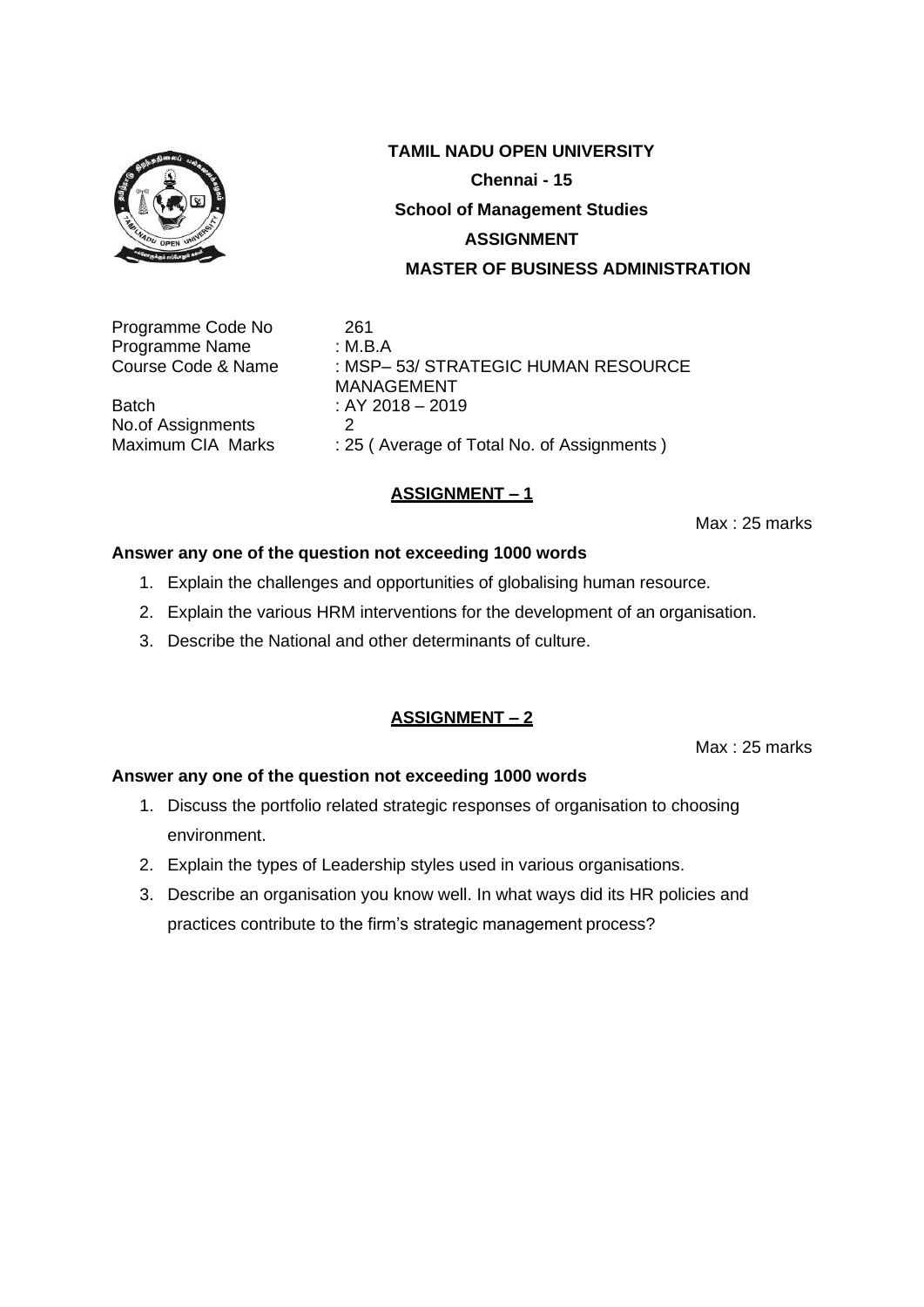

Programme Code No 261 Programme Name : M.B.A<br>Course Code & Name : MSP-Batch : AY 2018 – 2019 No.of Assignments 2<br>Maximum CIA Marks : 25

: MSP– 60/ PROJECT MANAGEMENT

: 25 ( Average of Total No. of Assignments )

## **ASSIGNMENT – 1**

Max : 25 marks

#### **Answer any one of the question not exceeding 1000 words**

- 1. What are the various types of project selection models
- 2. Discuss project life cycle.
- 3. Explain the contents of project report.

#### **ASSIGNMENT – 2**

Max : 25 marks

- 1. Discuss feasibility study of project.
- 2. Discuss network techniques in project management.
- 3. Discuss on the various sources of conflict in detail.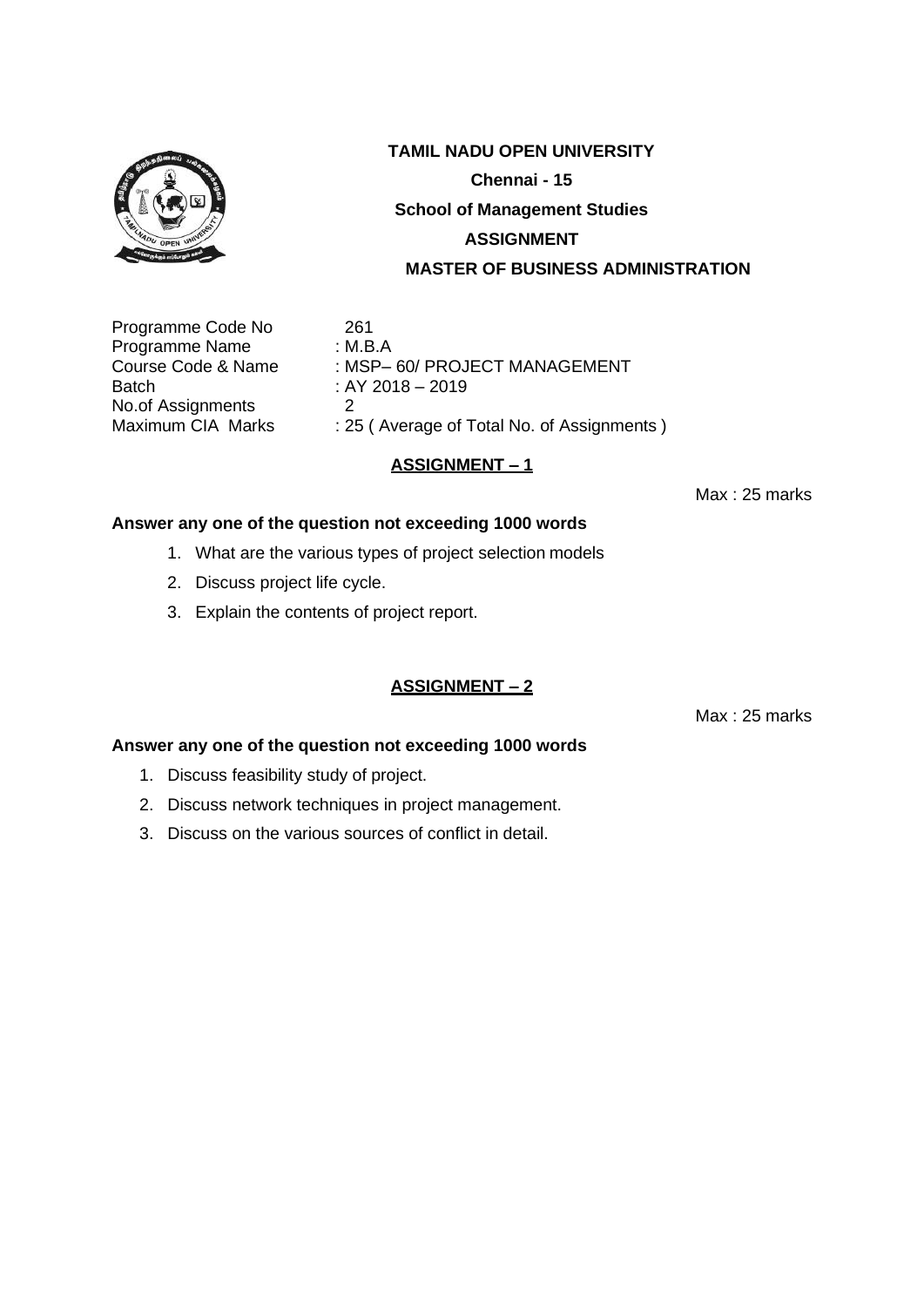

Programme Code No 261 Programme Name : M.B.A<br>Course Code & Name : MSP-Batch : AY 2018 – 2019 No.of Assignments 2<br>Maximum CIA Marks : 29

: MSP- 61/ TOTAL QUALITY MANAGEMENT : 25 ( Average of Total No. of Assignments )

## **ASSIGNMENT – 1**

Max : 25 marks

## **Answer any one of the question not exceeding 1000 words**

- 1. Discuss FEMA with suitable example.
- 2. Elaborate on 5'S approach to housekeeping. How does it help a service organisation?
- 3. Define Kaizan. What activities are carried out under a Kaizan quality improvement programme?

## **ASSIGNMENT – 2**

Max : 25 marks

- 1. Discuss the quality improvement tools.
- 2. Explain the organisational re-engineering process.
- 3. Discuss the customer response model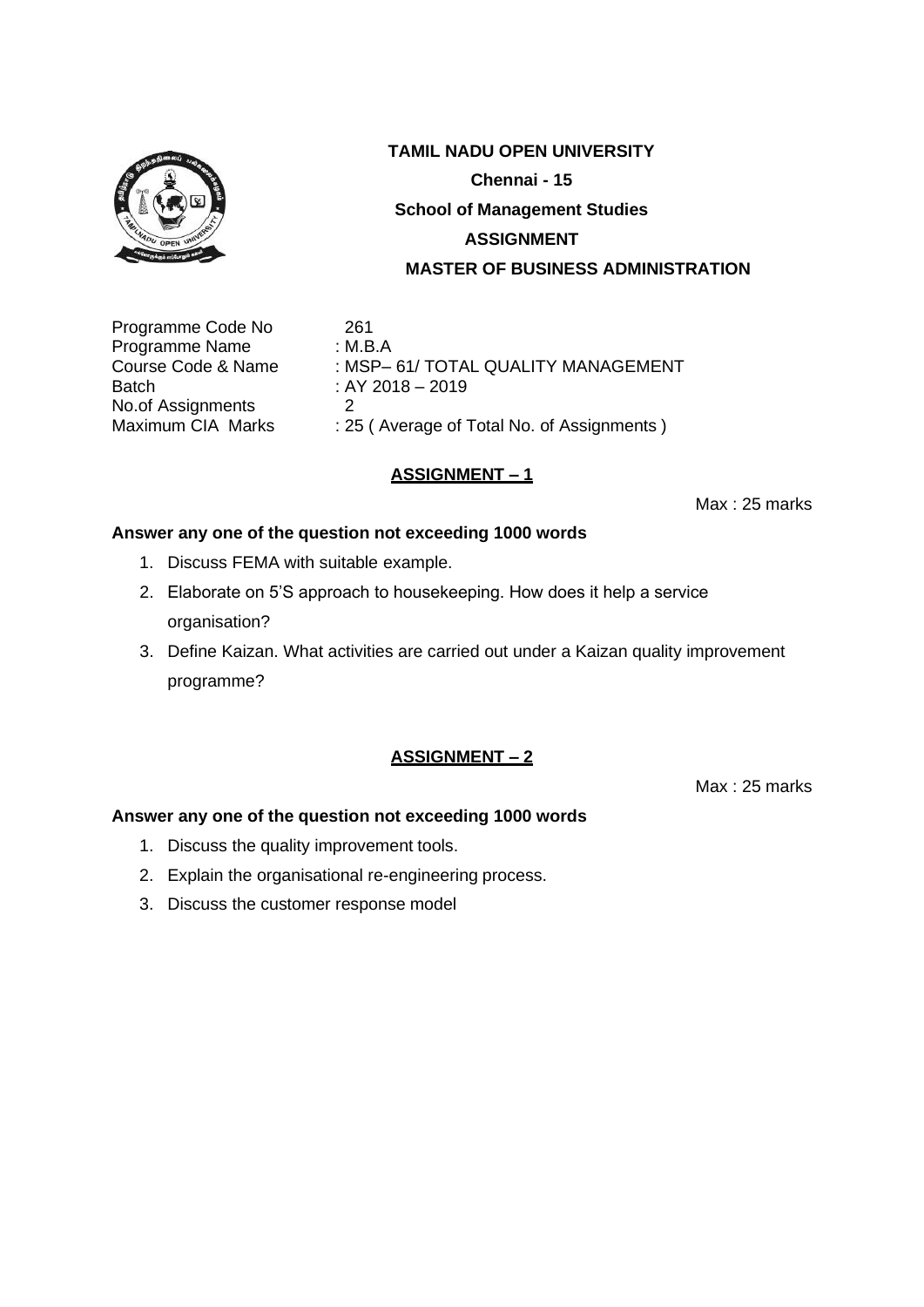

Programme Code No 261 Programme Name : M.B.A Batch : AY 2018 – 2019 No.of Assignments 2<br>Maximum CIA Marks : 29

Course Code & Name : MSP– 62/ SUPPLY CHAIN MANAGEMENT : 25 ( Average of Total No. of Assignments )

## **ASSIGNMENT – 1**

Max : 25 marks

#### **Answer any one of the question not exceeding 1000 words**

- 1. Discuss the major role of information technology in supply chain management.
- 2. Discuss various planning strategies adopted for demand and supply in supply chain management.
- 3. Explain how a reduction in lead time can help a supply chain to reduce safety inventory without hurting product availability.

#### **ASSIGNMENT – 2**

Max : 25 marks

- 1. Discuss the impact of E-business in supply chain.
- 2. Highlight the co-ordination of obstacles in a supply chain management.
- 3. Explain the future of information technology in a supply chain.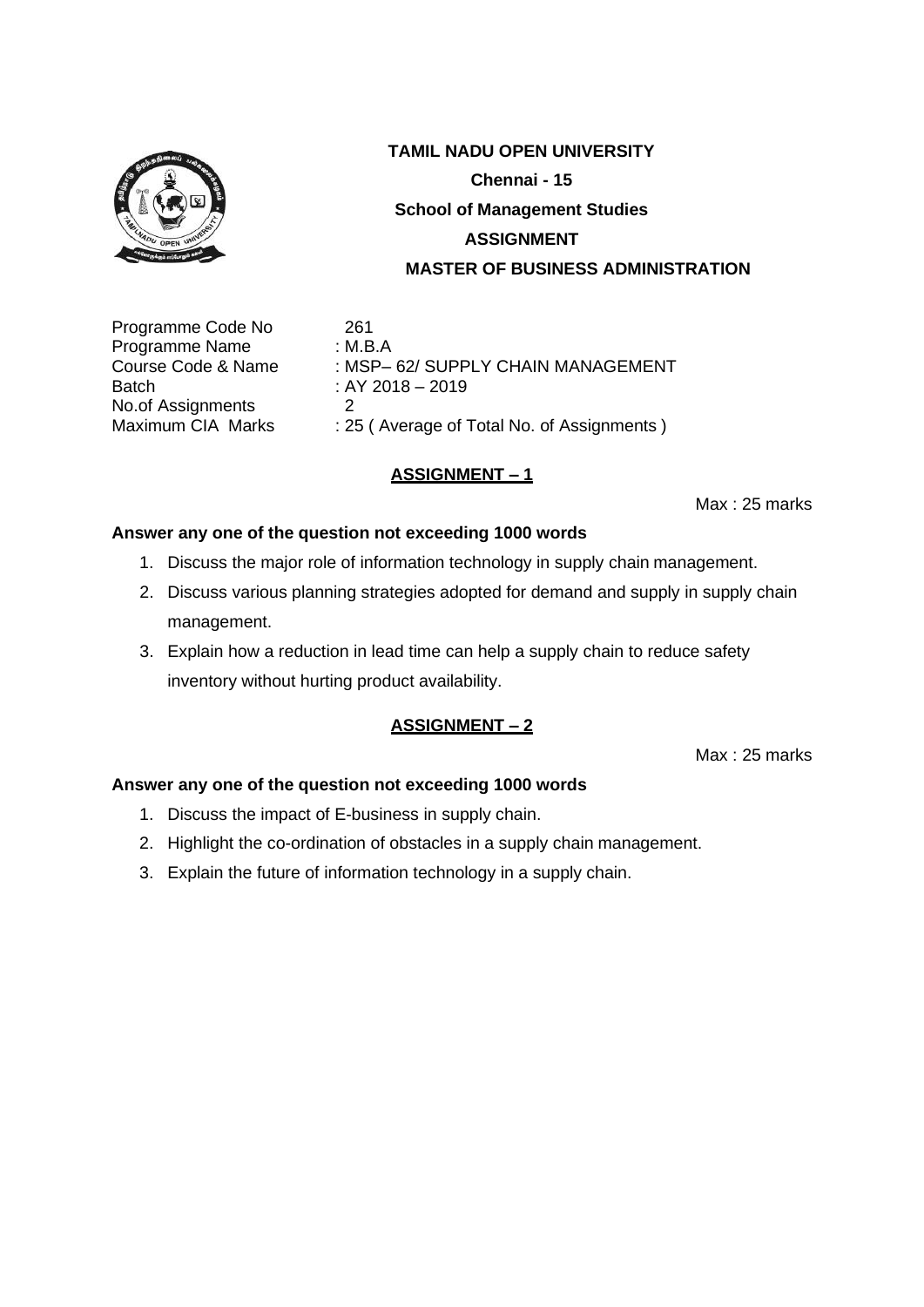

Programme Code No 261 Programme Name : M.B.A Batch : AY 2018 – 2019 No.of Assignments 2<br>Maximum CIA Marks : 29

## **TAMIL NADU OPEN UNIVERSITY Chennai - 15 School of Management Studies ASSIGNMENT MASTER OF BUSINESS ADMINISTRATION**

Course Code & Name : MSP– 63/ MATERIALS MANAGEMENT : 25 ( Average of Total No. of Assignments )

## **ASSIGNMENT – 1**

Max : 25 marks

## **Answer any one of the question not exceeding 1000 words**

- 1. Briefly discuss the systematic approaches of material management.
- 2. Explain the ways in which quality is assessed in materials management.
- 3. Briefly enumerate the process and procedure involved in Government purchasing.

## **ASSIGNMENT – 2**

Max : 25 marks

- 1. Explain the government initiatives and role in regulating quality control of a firm.
- 2. What is inventory management? Explain the modern techniques used in managing the inventory.
- 3. Outline the role of transportation in the growth and development of the country.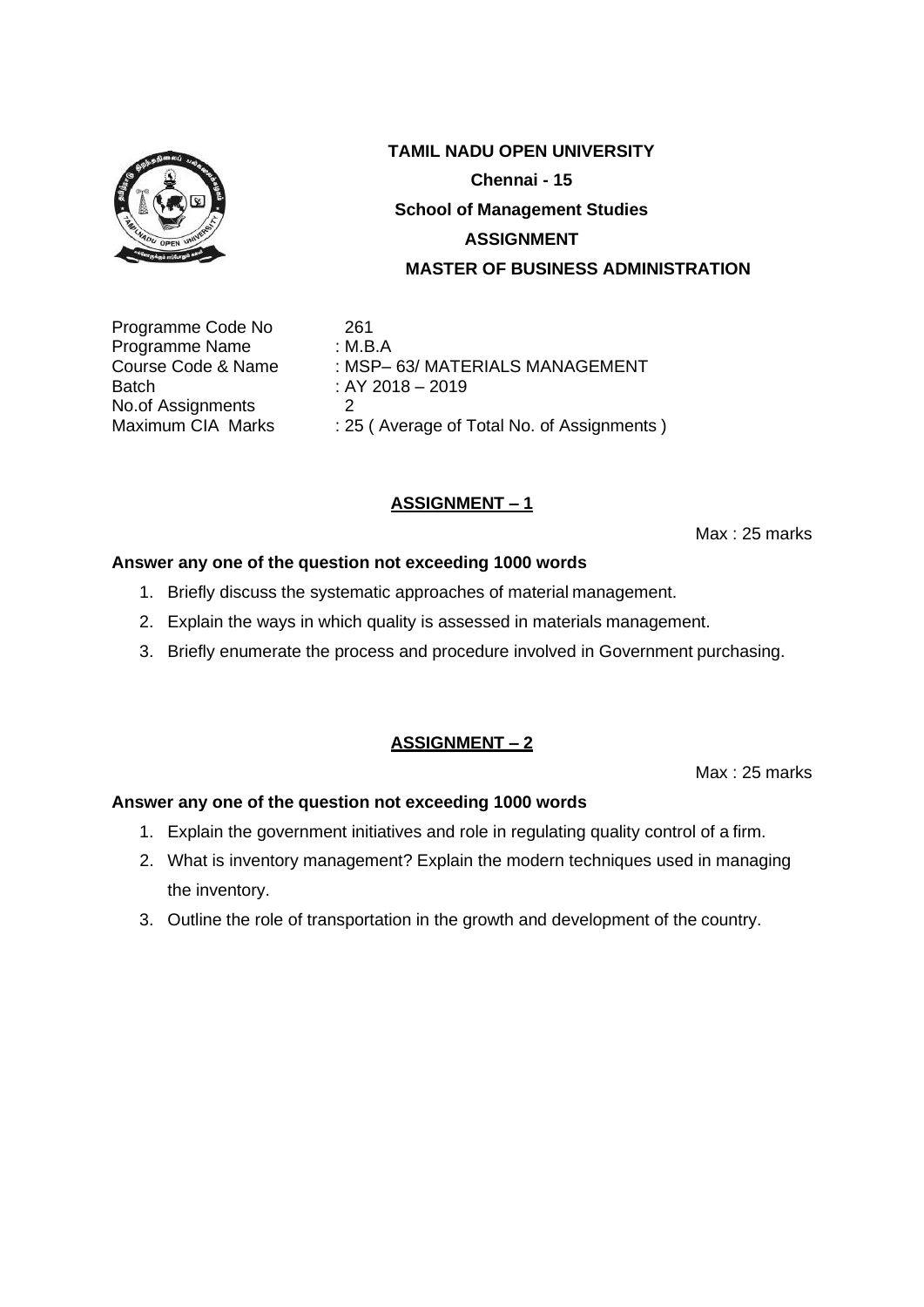

Programme Code No 261 Programme Name : M.B.A Batch : AY 2018 – 2019 No.of Assignments 2<br>Maximum CIA Marks : 29

Course Code & Name : MSP– 80/ MANAGING INFORMATION TECHNOLOGY : 25 ( Average of Total No. of Assignments )

## **ASSIGNMENT – 1**

Max : 25 marks

#### **Answer any one of the question not exceeding 1000 words**

- 1. Brief out process involved in construction of information system architecture.
- 2. Bring out the essentials of system cost management by IT.
- 3. Explain the role of information technology in modern competitive business world.

## **ASSIGNMENT – 2**

Max : 25 marks

- 1. Discuss about IT process management.
- 2. Explain the role that IT plays in an organization.
- 3. Discuss about the framework for enterprise innovation by IT.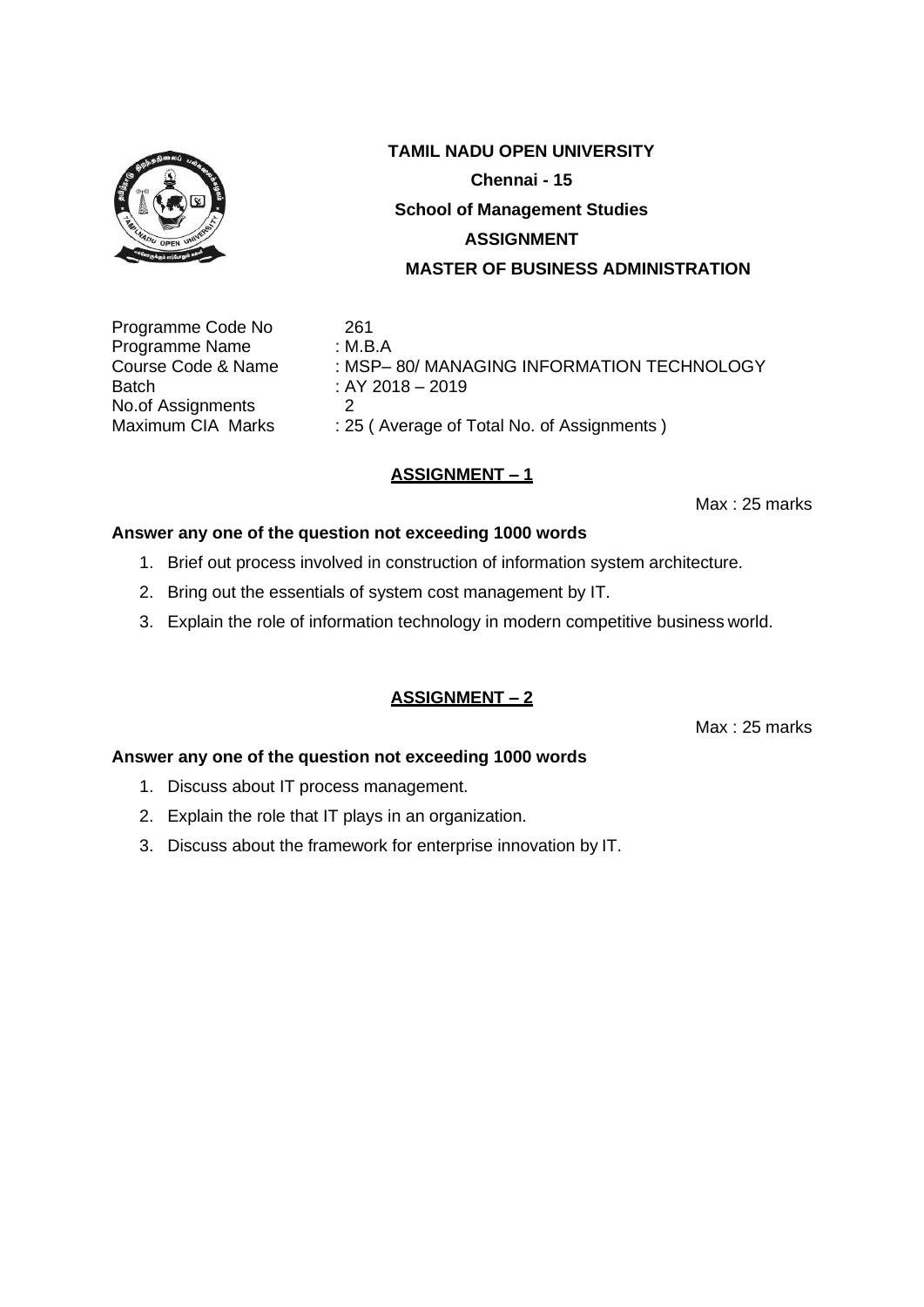

Programme Code No 261 Programme Name : M.B.A Batch : AY 2018 – 2019 No.of Assignments 2<br>Maximum CIA Marks : 25

Course Code & Name : MSP– 81/ INFORMATION SYSTEMS DEVELOPMENT : 25 ( Average of Total No. of Assignments )

## **ASSIGNMENT – 1**

Max : 25 marks

## **Answer any one of the question not exceeding 1000 words**

- 1. Discuss the management skills and interpersonal skills of a system analyst.
- 2. Explain the steps involved in corporate strategic planning.
- 3. Explain the guidelines for effective writing of system proposal.

## **ASSIGNMENT – 2**

Max : 25 marks

- 1. Requirements determination is an important phase in information systems development – Justify.
- 2. Discuss about information systems maintenance.
- 3. Discuss about how to design the interface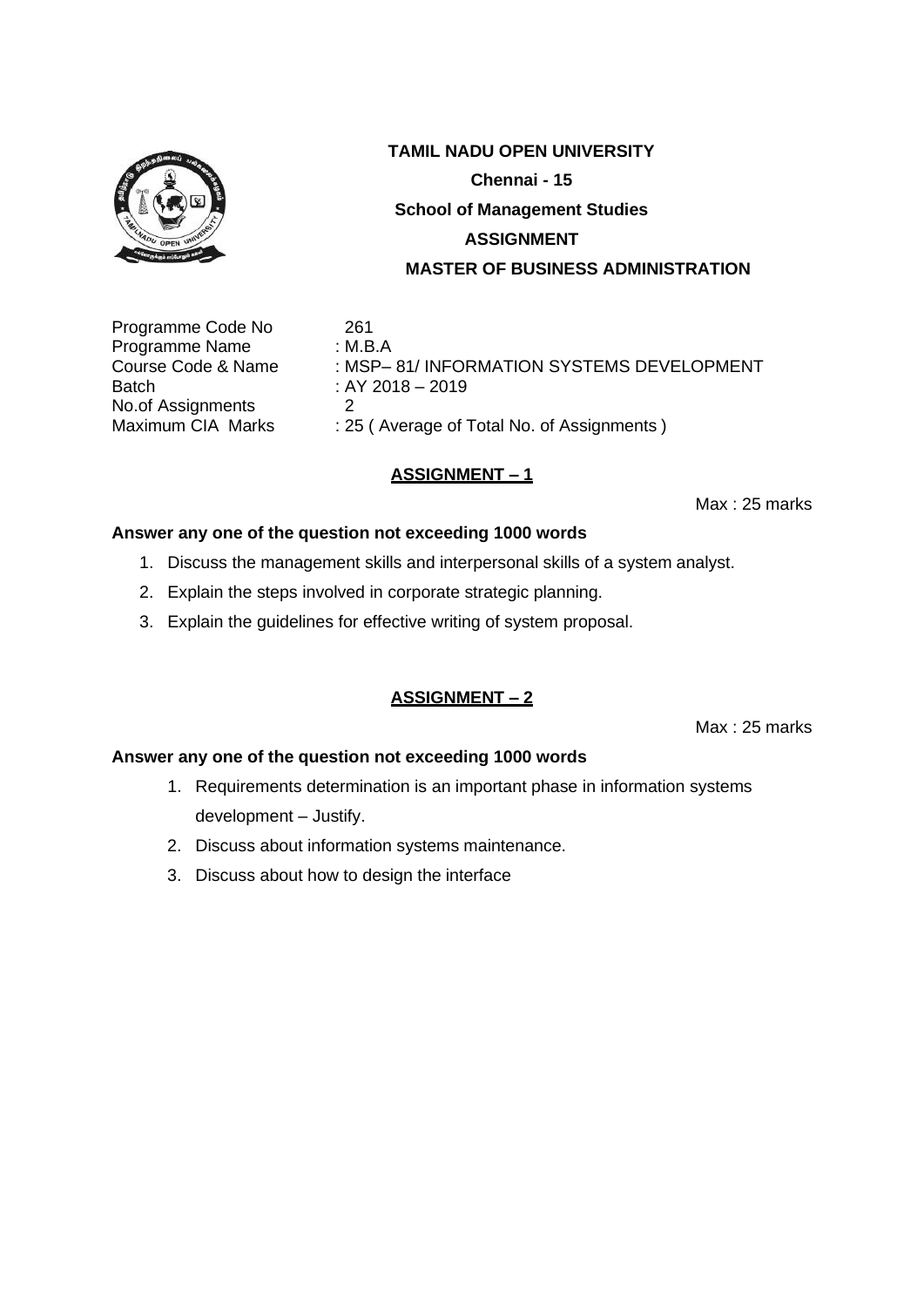

Programme Code No 261 Programme Name : M.B.A<br>Course Code & Name : MSP-

Batch : AY 2018 – 2019 No.of Assignments 2<br>Maximum CIA Marks : 29

: MSP- 82/ RELATIONAL DATABASE MANAGEMENT **SYSTEM** : 25 ( Average of Total No. of Assignments )

## **ASSIGNMENT – 1**

Max : 25 marks

#### **Answer any one of the question not exceeding 1000 words**

- 1. Discuss about database system structure.
- 2. Explain the problem that can threaten the integrity of the database.
- 3. Explain the language elements of SQL.

## **ASSIGNMENT – 2**

Max : 25 marks

- 1. Discuss in detail about concurrency control techniques.
- 2. Explain how integrity and security is provided in databases.
- 3. Explain how query optimization is done in DBMS.